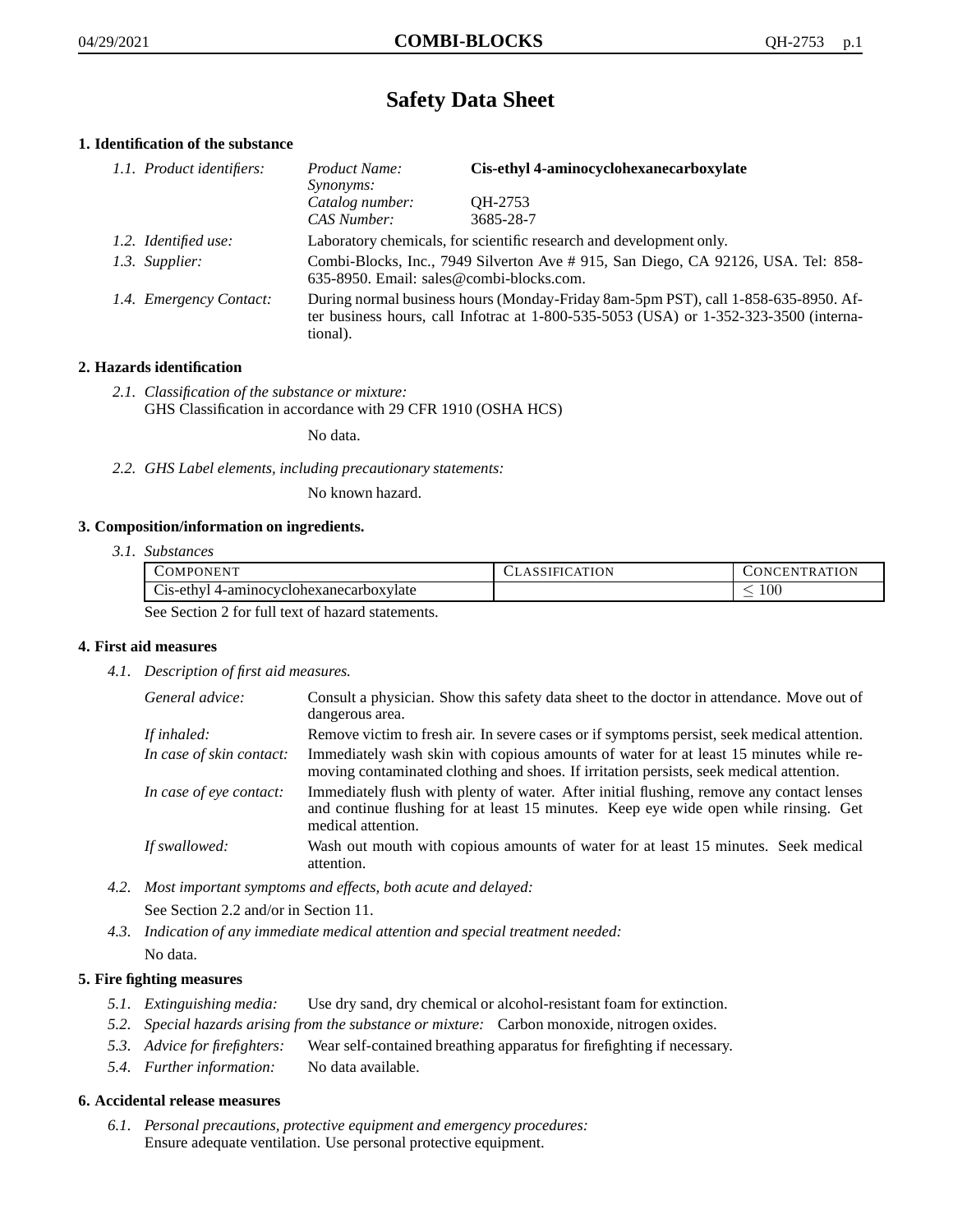- *6.2. Environmental precautions:*
	- Should not be released into the environment. See Section 12 for additional ecological information.
- *6.3. Methods and materials for containment and cleaning up:* Sweep up or vacuum up spillage and collect in suitable container for disposal.
- *6.4. Reference to other sections:* Refer to protective measures listed in Sections 8 and 13.

# **7. Handling and storage**

- *7.1. Precautions for safe handling:* Avoid contact with skin and eyes. Avoid inhalation of vapour or mist. Keep away from sources of ignition - No smoking. Take measures to prevent the build up of electrostatic charge. For precautions see section 2.2.
- *7.2. Conditions for safe storage, including any incompatibilities:* Store under −20◦C. Keep container tightly closed in a dry and well-ventilated place. Containers which are opened must be carefully resealed and kept upright to prevent leakage.
- *7.3. Specific end use(s):* Laboratory chemicals, for scientific research and development only.

# **8. Exposure Controls / Personal protection**

- *8.1. Control parameters:*
- *Components with workplace control parameters:* Contains no substances with occupational exposure limit values. *8.2. Exposure controls:*

*Appropriate engineering controls:* Ensure that eyewash stations and safety showers are close to the workstation location. Ensure adequate ventilation, especially in confined areas.

*Personal protective equipment:*

| Eye/face protection:    | Wear appropriate protective eyeglasses or chemical safety goggles as described by OSHA's<br>eye and face protection regulations in 29 CFR 1910.133 or European Standard EN166.                                                                                                                                         |
|-------------------------|------------------------------------------------------------------------------------------------------------------------------------------------------------------------------------------------------------------------------------------------------------------------------------------------------------------------|
| Skin protection:        | Handle with gloves. Gloves must be inspected prior to use. Use proper glove removal<br>technique (without touching glove's outer surface) to avoid skin contact with this product.<br>Dispose of contaminated gloves after use in accordance with applicable laws and good<br>laboratory practices. Wash and dry hands |
| <b>Body Protection:</b> | Complete suit protecting against chemicals, Flame retardant antistatic protective clothing.,<br>The type of protective equipment must be selected according to the concentration and<br>amount of the dangerous substance at the specific workplace.                                                                   |
| Respiratory protection: |                                                                                                                                                                                                                                                                                                                        |

Control of environmental exposure: Prevent further leakage or spillage if safe to do so. Do not let product enter drains.

# **9. Physical and chemical properties**

*9.1. Information on basic physical and chemical properties*

| (a)      | Appearance:                                   | No data  |
|----------|-----------------------------------------------|----------|
| (b)      | Odour:                                        | No data  |
| (c)      | Odour Threshold:                              | No data  |
| (d)      | pH:                                           | No data  |
| (e)      | Melting point/freezing point:                 | No date. |
| (f)      | Initial boiling point and boiling range:      | No data  |
| (g)      | Flash point:                                  | No data  |
| (h)      | Evaporatoin rate:                             | No data  |
| (i)      | Flammability (solid, gas):                    | No data  |
| (j)      | Upper/lower flammability or explosive limits: | No data  |
| $\rm(k)$ | Vapour pressure:                              | No data  |
| (1)      | Vapour density:                               | No data  |
| (m)      | Relative density:                             | No data  |
| (n)      | Water solubility:                             | No data  |
| $\circ$  | Partition coefficient: n-octanol/water:       | No data  |
| (p)      | Auto-ignition:                                | No data  |
| (q)      | Decomposition temperature:                    | No data  |
| (r)      | Viscosity:                                    | No data  |
| (s)      | Explosive properties:                         | No data  |
| (t)      | Oxidizing properties:                         | No data  |